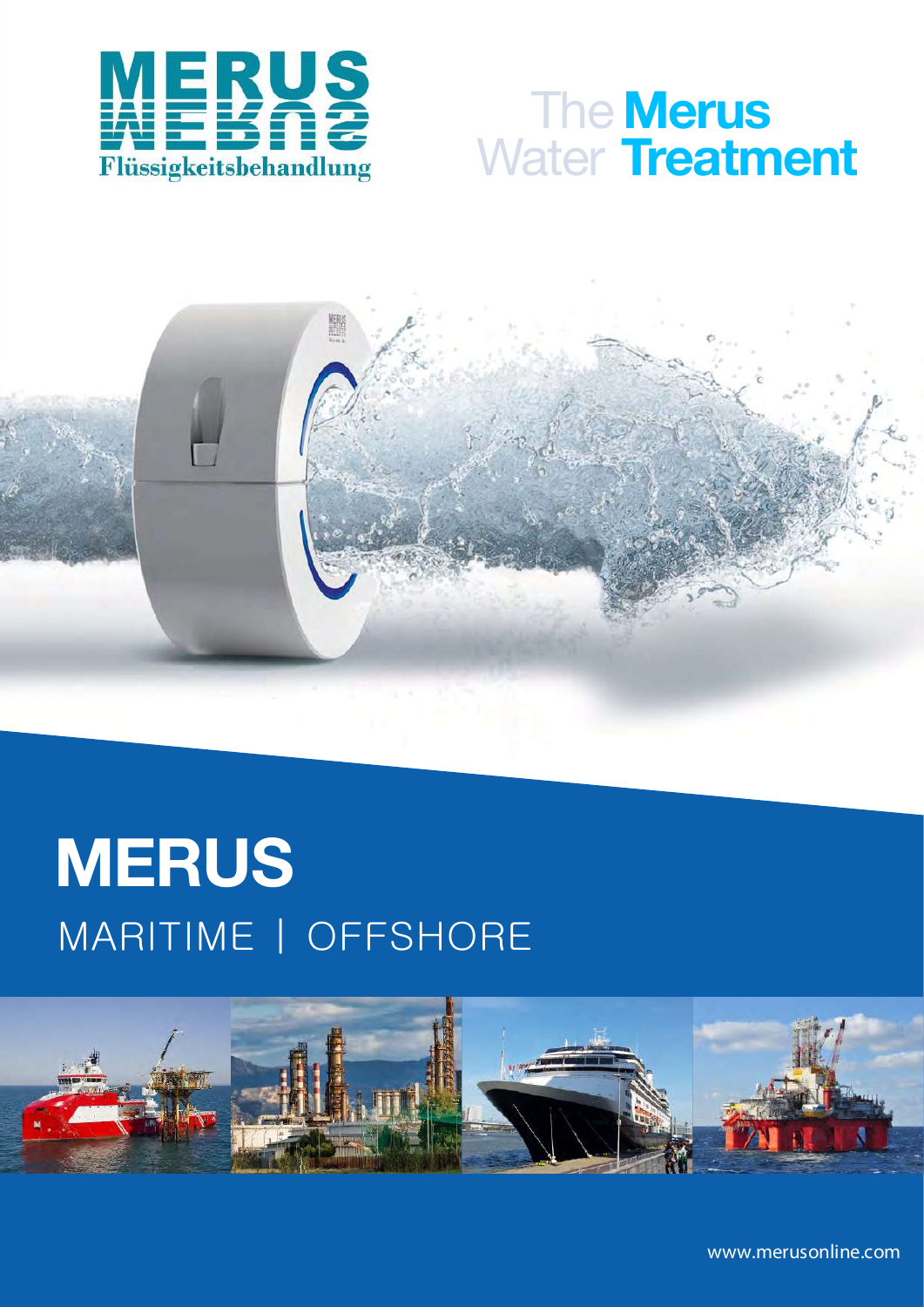# **SCALING**

**Lime scale or other deposits are found in almost all water in dissolved forms. Depending on the amount of calcium carbonate, dissolved carbonic acid and the temperature of the water, the minerals start to crystallize and start depositing on surface areas. This phenomenon can cause substantial problems for technical applications.**

Lime scale reduces the pipe diameter and consequently, lowers the flow rate. The deposits reduce heat transfer in heat exchangers and lower the efficiency of the heating installation or cooling system significantly. Increasing pressure losses and decreasing flow rates are other symptoms associated with the same problem. In many cases the water is treated chemically to avoid these problems. The Merus ring, however, provides an environment-friendly solution.



**BEFORE MERUS WITH MERUS**

# **CORROSION**

**The metal of the pipes react with oxygen in the water – this is where corrosion occurs. What is known as rust can be seen as the brownish water that comes out of the pipes.** 

Under unfavourable conditions, rust can cause holes in the metal  $-$  this is called pitting corrosion. Consequently, the lifetime of the equipment is reduced. Damages caused by corrosion are the main reason for expensive emergency shut downs or replacement investments. Extensive sanitation measures can be necessary as well.

The Merus ring is able to change the corrosion behaviour of iron in watery solutions (tendency shifts from Fe ${_{2} \rm{O}_{3}}$  to Fe ${_{3} \rm{O}_{4}}$ , thus from red rust to a magnetite layer). Rust particles are dislodged and flushed out until a protective film of the more saturated iron oxide is formed on the surface.







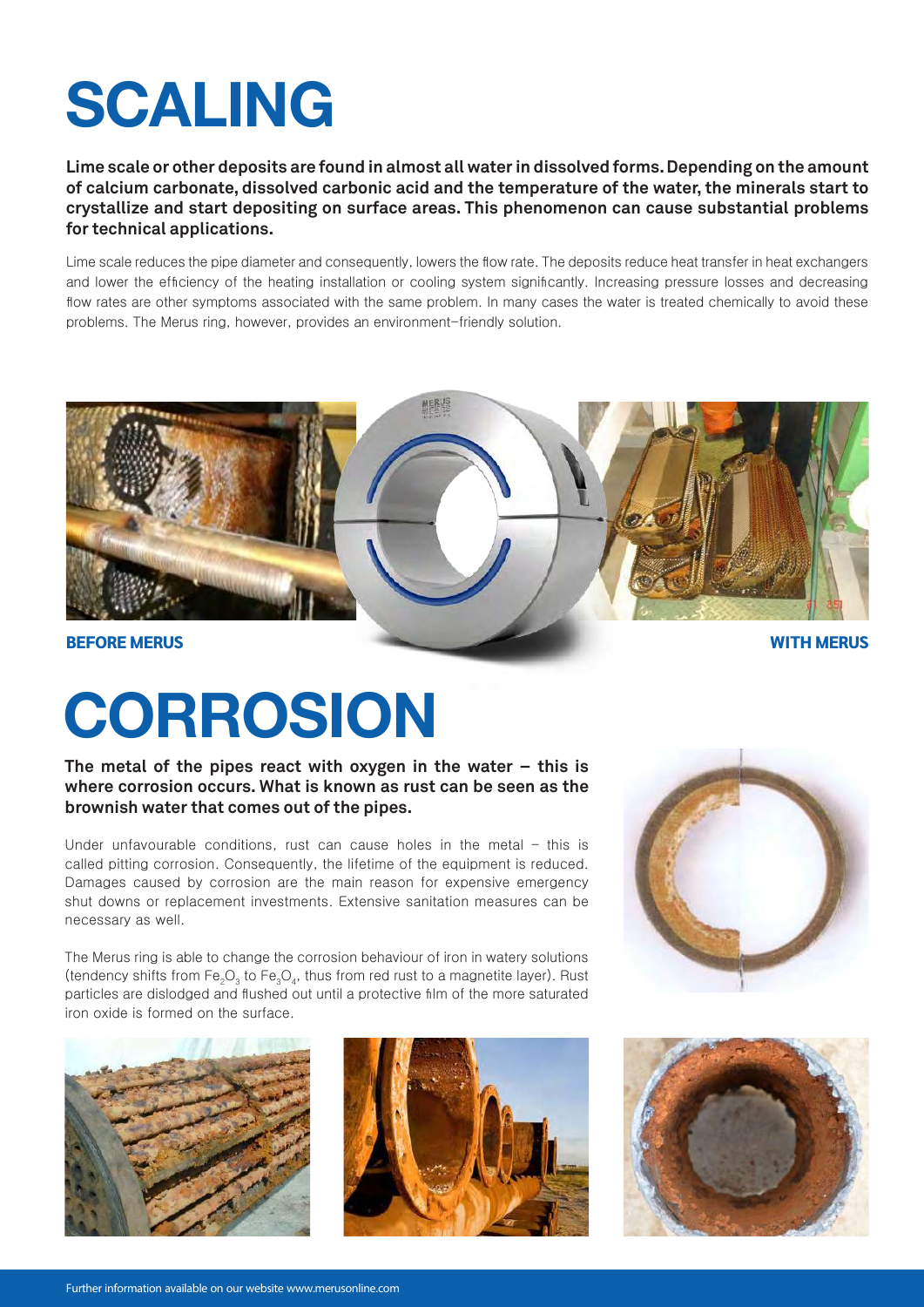





### **References**

Boskalis, CNOOC, ConocoPhillips, Dolphin Energy, Dredging International, DSM Delft, Fleet Pro, Fugro Marine Services BV, GDF Suez, GloMar Shipmanagement, Greenpeace, Hamburg Süd, Hapag Lloyd, Heerema Fabrication Group, Holland America Line, Intercontinental Waterways, Jan de Nul, John T. Essberger, Köln Düsseldorfer, Leonhardt & Blumberg, MS Cruiseliners, Odfjell Terminal Botlek, Q8 – Kuwait Petroleum, Rivertech BV, Shell, Statoil, Teekay Petrojarl, TESO – Texel, Thenamaris Shipping, Transocean, Uniworld, Van Oord, Vico, Viking Life-Saving Equipment, Vroon Offshore Services, Wagenborg Offshore, Weka Boxcoolers BV, Wintershall, Yara





# **BIOFOULING**

#### **Seawater intake lines and cross-overs can grow full with sea life. Marine growth, barnacles and sea shells hold on to rough surfaces, such as scale deposits.**

As a result, the pipes get blocked and show a reduced flow. In turn, this affects for example the cooling capacity of the engines. Most vessels make use of strainers to prevent the organisms from further entering the water network inside the vessel. Yet, the larvae pass these filters and barnacles and mussels can still grow until the pipes will be completely blocked.

The Merus technology can counteract these problems, without harming the biology in the water. The Merus rings will change the process of scaling and the formation of biofilm, and will ensure the new larvae will not find so much breeding ground due to cleaner pipes. This will slow down the marine growth in the water system.



**BEFORE MERUS**



**WITH MERUS**